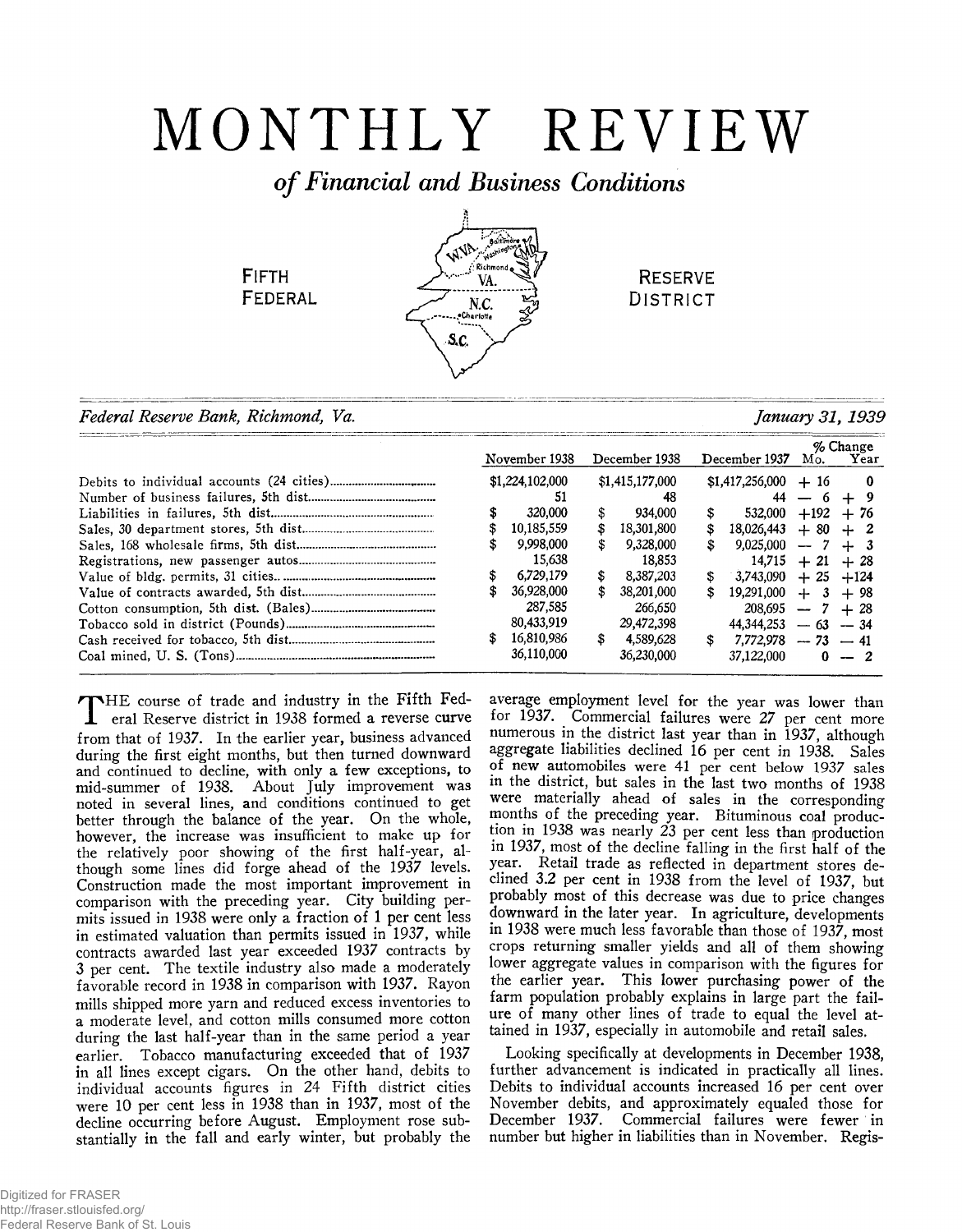trations of new automobiles were higher than in any other month since August 1937, and exceeded December 1937 registrations by 28 per cent. Building permits totaled 124 per cent more in valuation than permits issued in December 1937, and contracts awarded last month increased 98 per cent over awards a year earlier. Coal production in December was only 2.4 per cent less than in December 1937. Cotton consumption in the Fifth district textile mills was higher last month than in December a year ago. Department store sales advanced 1.5 per cent over December 1937 sales, and retail furniture sales rose 12.7 per cent. Wholesale trade last month was 3 per cent greater than in December 1937.

RESERVE BANK STATEMENT: As a result of re-allocation of System holdings of Government securities on January 1, the Federal Reserve Bank of Richmond's portfolio of Governments rose \$13,698,000 between December 15 and January 15, and cash reserves correspondingly declined \$11,465,000. Member bank reserve deposits rose sharply during the month, increasing \$24,790,000, but there was a seasonal decrease in Federal Reserve notes in actual circulation amounting to \$7,367,000.

Between January 15, 1938, and the same date in 1939, member bank reserve deposits increased \$29,953,000 and cash reserves of the Richmond bank rose \$58,438,000. Certain items fluctuated considerably during the year, but most changes were daily or seasonal variations and were without special significance.

|                                                                                                                                                 | omitted<br>000                     |                                    |                                    |  |  |
|-------------------------------------------------------------------------------------------------------------------------------------------------|------------------------------------|------------------------------------|------------------------------------|--|--|
| <b>ITEMS</b>                                                                                                                                    | Jan. 15                            | Dev. 15                            | Jan. 15                            |  |  |
|                                                                                                                                                 | 1939                               | 1938                               | 1928                               |  |  |
| Discounts held<br>Open market paper $\ldots \ldots \ldots \ldots$<br>Industrial advances $\ldots \ldots \ldots \ldots$<br>Government securities | 337<br>s<br>24<br>1,466<br>134,019 | s<br>157<br>24<br>1.485<br>120,321 | 559<br>s<br>23<br>1,759<br>136.297 |  |  |
| Total earning assets $\ldots$ ,,,,,,,,,,,,                                                                                                      | 135,846                            | 121.987                            | 138,638                            |  |  |
| Circulation of Fed. Res. notes                                                                                                                  | 201.805                            | 209.172                            | 202.954                            |  |  |
| Members' reserve deposits                                                                                                                       | 248.166                            | 223.376                            | 218.213                            |  |  |
| Cash reserves                                                                                                                                   | 364.775                            | 376.240                            | 306.337                            |  |  |
| Reserve ratio                                                                                                                                   | 73.36                              | 76.59                              | 69.68                              |  |  |

**STATEMENT OF 41 REPORTING MEMBER BANKS: The ac**companying statement shows the principal items of condition for 41 regularly reporting member banks in 12 cities of the Fifth Reserve district, figures as of January 11, 1939, being compared with those as of December 14, 1938, and January 12, 1938, a month and a year earlier, respectively. Changes during the month were chiefly seasonal except for a material increase in reserve balance at the Reserve bank, but during the year substantial increases occurred in investments in securities, reserves at the Reserve bank, and demand deposits, while loans declined about 5 per cent. None of the reporting banks was borrowing in January this year or last, but during the year one or two of the 41 institutions borrowed temporarily from the Reserve bank or outside the System.

|                                    | 000 omitted     |                 |                |  |  |  |
|------------------------------------|-----------------|-----------------|----------------|--|--|--|
| <b>ITEMS</b>                       | Jan. 11<br>1939 | Dec. 14<br>1938 | Jan.12<br>1938 |  |  |  |
| Loans & discounts                  | \$238,628       | \$242.824       | \$251.281      |  |  |  |
| Investments in securities          | 425.546         | 426.905         | 389,379        |  |  |  |
| Reserve bal, with $F$ , $R$ , bank | 166.196         | 149.180         | 137.296        |  |  |  |
| Cash in vaults                     | 20,364          | 21.492          | 19.006         |  |  |  |
| Demand deposits                    | 474.842         | 476.614         | 448.616        |  |  |  |
| Time deposits                      | 196.136         | 195.305         | 194.702        |  |  |  |
| Money borrowed                     | $\Omega$        |                 | $\Omega$       |  |  |  |

MUTUAL SAVINGS BANK DEPOSITS: Deposits in 10 mutual savings banks in Baltimore regained in December the seasonal decline shown in November, and totaled \$219,160,622 on December 31, compared with \$218,613,-489 on November 30, 1938, and \$218,947,860 on December 31, 1937. Mutual savings bank deposits rose during each of the first four months of 1938, but then gradually declined until September. In September and October there were increases in deposits, but another decline occurred in November. The highest point on record for deposits in the 10 banks was reached on April 30, 1938, with \$219,926,013.

## **DEBITS TO INDIVIDUAL ACCOUNTS**

| <b>CITIES</b>                                                                               | December<br>1938                                                                               | November<br>1938                                                                               | December<br>1937                                                                               | % Change<br>Month                                           | Year                                                                      | Annual Totals<br>1938                                                                                 | Annual Totals<br>1937                                                                                  | $\%$<br>Change                                                                   |
|---------------------------------------------------------------------------------------------|------------------------------------------------------------------------------------------------|------------------------------------------------------------------------------------------------|------------------------------------------------------------------------------------------------|-------------------------------------------------------------|---------------------------------------------------------------------------|-------------------------------------------------------------------------------------------------------|--------------------------------------------------------------------------------------------------------|----------------------------------------------------------------------------------|
| Maryland                                                                                    |                                                                                                |                                                                                                |                                                                                                |                                                             |                                                                           |                                                                                                       |                                                                                                        |                                                                                  |
| <b>Baltimore</b><br>Cumberland<br>Hagerstown<br>Dist. of Col.                               | 384,745,000<br>8,458,000<br>9,360,000                                                          | 319,818,000<br>s.<br>7.356.000<br>8.203.000                                                    | 402,105,000<br>s.<br>9,117,000<br>8.682.000                                                    | $+20$<br>$+15$<br>$+14$                                     | $-4$<br>$-7$<br>$+8$                                                      | \$3,926,328,000<br>88,516,000<br>97.633.000                                                           | \$4.417.408.000<br>111.717.000<br>106,830,000                                                          | $-11$<br>$-21$<br>$-9$                                                           |
|                                                                                             |                                                                                                |                                                                                                |                                                                                                |                                                             |                                                                           |                                                                                                       |                                                                                                        |                                                                                  |
| Washington<br><b>Virginia</b>                                                               | 298,121,000                                                                                    | 257,738,000                                                                                    | 283,615,000                                                                                    | $+16$                                                       | $+5$                                                                      | 2.966.804.000                                                                                         | 3.164.659.000                                                                                          | - 6                                                                              |
| Danville<br>Lynchburg<br>Newport News<br>Norfolk<br>Portsmouth<br>Richmond<br>Roanoke       | 11,792,000<br>16.439.000<br>10.411.000<br>56.963.000<br>5,414,000<br>182,564,000<br>29.805.000 | 15,734,000<br>14,273,000<br>9.020.000<br>47.739.000<br>4,246,000<br>165,934,000<br>25,856,000  | 12,442,000<br>16,162,000<br>10.443.000<br>56,604,000<br>4,698,000<br>176.927.000<br>30.695.000 | $-25$<br>$+15$<br>$+15$<br>$+19$<br>$+28$<br>$+10$<br>$+13$ | $-5$<br>$+2$<br>$\boldsymbol{0}$<br>$+1$<br>$-15$<br>$+3$<br>— 5          | 118,278,000<br>170.148.000<br>97.881.000<br>599,644,000<br>49,246,000<br>1,866,125,000<br>290.520.000 | 130.105.000<br>187.743.000<br>113.533.000<br>615.937.000<br>49.621.000<br>1,982,410,000<br>355.835,000 | - 9<br>$-9$<br>$-14$<br>$-3$<br>$-1$<br>— 6<br>$-18$                             |
| West Virginia                                                                               |                                                                                                |                                                                                                |                                                                                                |                                                             |                                                                           |                                                                                                       |                                                                                                        |                                                                                  |
| Charleston<br>Huntington                                                                    | 54.832.000<br>18,663,000                                                                       | 46,024,000<br>16.302.000                                                                       | 71,157,000<br>20,064,000                                                                       | $+19$<br>$+14$                                              | $-23$<br>$-7$                                                             | 542,757,000<br>191.678.000                                                                            | 673,248,000<br>227.201.000                                                                             | $-19$<br>$-16$                                                                   |
| North Carolina                                                                              |                                                                                                |                                                                                                |                                                                                                |                                                             |                                                                           |                                                                                                       |                                                                                                        |                                                                                  |
| Asheville<br>Charlotte<br>Durham<br>Greensboro<br>Raleigh<br>Wilmington<br>$W$ inston-Salem | 14.068.000<br>65,642,000<br>32.511.000<br>22.092.000<br>49.617.000<br>11,342,000<br>49.147.000 | 11.670,000<br>55.111.000<br>36.482,000<br>18.091.000<br>40.951.000<br>10.258.000<br>43.596.000 | 13,992,000<br>62.151.000<br>33,443,000<br>19.543.000<br>48.742.000<br>11,620,000<br>45.534.000 | $+21$<br>$+19$<br>$-11$<br>$+22$<br>$+21$<br>$+11$<br>$+13$ | $+1$<br>$+$<br>-6<br>$-3$<br>$+13$<br>$+2$<br>$\overline{2}$<br>-<br>$+8$ | 139.591.000<br>637,201,000<br>390.426.000<br>206,528,000<br>470.873.000<br>125,109,000<br>465.338.000 | 160.819.000<br>728,359,000<br>400.209.000<br>225,861,000<br>473,741,000<br>137.112.000<br>504.611.000  | $-13$<br>$-13$<br>$-2$<br>-9<br>$\overline{\phantom{0}}$<br>$-1$<br>$-9$<br>$-8$ |
| South Carolina                                                                              |                                                                                                |                                                                                                |                                                                                                |                                                             |                                                                           |                                                                                                       |                                                                                                        |                                                                                  |
| Charleston<br>Columbia<br>Greenville<br>$Spartanhurg$                                       | 19.082.000<br>31.598.000<br>22.069.000<br>10,943,000                                           | 16,458,000<br>25,354,000<br>18.392.000<br>9.496.000                                            | 17,909,000<br>31.228.000<br>19,707,000<br>10,676,000                                           | $+16$<br>$-25$<br>$+20$<br>$+15$                            | $+7$<br>$+1$<br>$+12$<br>$+3$                                             | 191.341.000<br>294.721.000<br>206.938.000<br>104.893.000                                              | 225,967,000<br>351,083,000<br>248,400,000<br>118,483,000                                               | $-15$<br>$-16$<br>$-17$<br>$-11$                                                 |
| District Totals                                                                             | \$1,415,177,000                                                                                | \$1,224,102,000                                                                                | \$1,417,256,000                                                                                | $+16$                                                       | $\Omega$                                                                  | \$14,188,517,000                                                                                      | \$15,710,892,000                                                                                       | $-10$                                                                            |

**0 indicates a change of less than** *y2* **of 1 per cent.**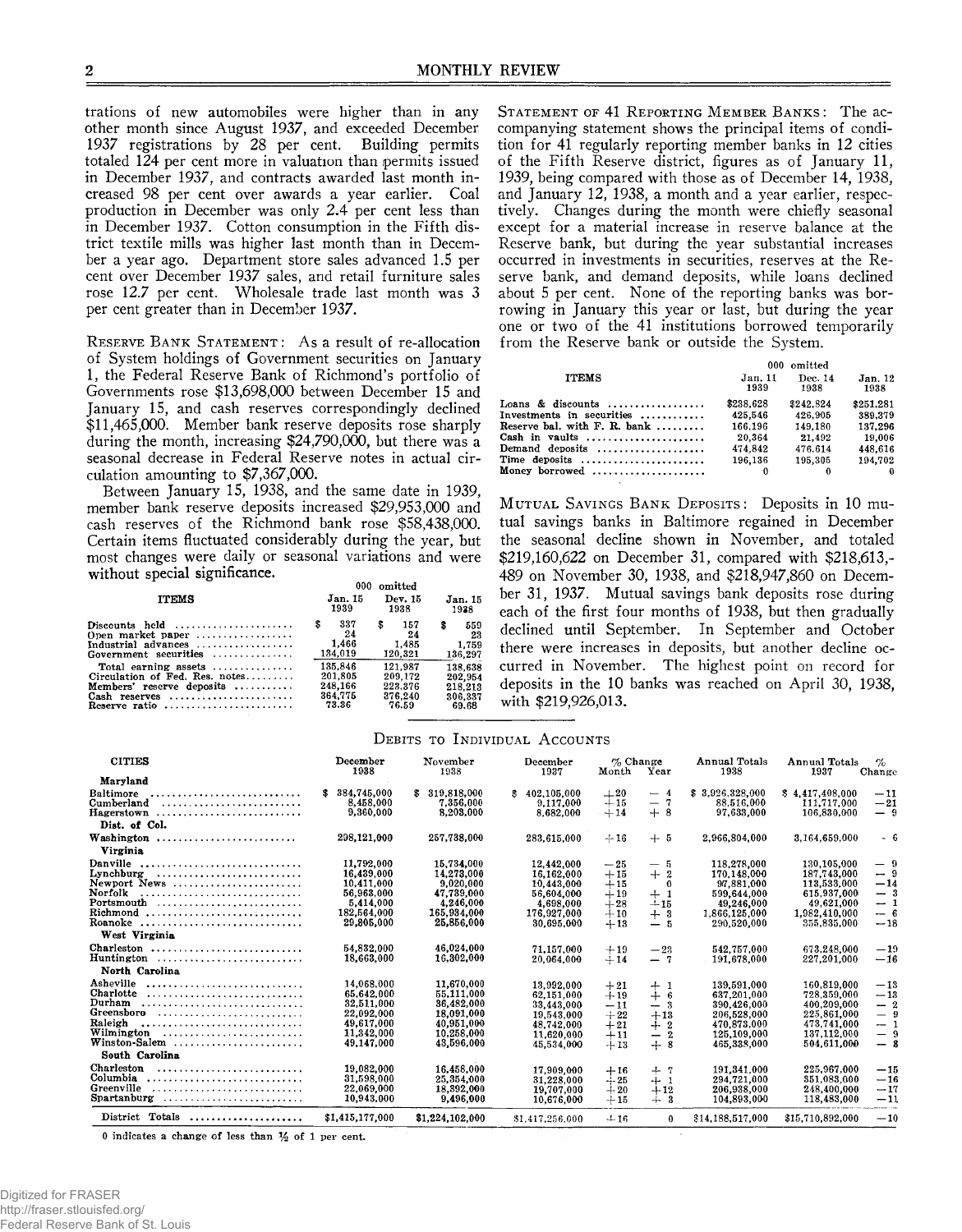**DEBITS TO INDIVIDUAL ACCOUNTS:** Debits to individual accounts, measuring checks cashed against deposit accounts of individuals, firms and corporations in 24 Fifth district cities, rose seasonally by 16 per cent in December in comparison with November, and were approximately the same as debits in December 1937. Every city except Danville and Durham increased in December over November, declines in those cities being due to smaller tobacco sales. In comparison with December 1937, debits last month rose in 15 cities and declined in nine.

During the calendar year 1938, debits ran behind those of 1937 in every month. From January through July the monthly declines were between 12 and 15 per cent, but from and including August the declines were 7 per cent or less, falling to  $1/10$  of 1 per cent in December. Total debits for the year 1938 were 10 per cent less than debits in 1937, Raleigh and Portsmouth with declines of 1 per cent and Cumberland with a drop of 21 per cent making the best and worst comparisons, respectively.

EMPLOYMENT: Certain seasonal influences always tend to reduce employment in the Fifth district between the middle of December and the end of the year, some of which is temporary, but the seasonal decline this year appears to have been partly offset by increases in other lines, especially in construction and industries directly affected by construction work. Retail outlets released extra employees taken on for the holiday trade as soon as Christmas passed, tobacco auction markets closed about ten days for the holidays, thereby reducing wage payments to handlers and laborers not working on salaries, coal mines produced about 5 per cent less coal on a daily basis in December than in November, and textile payrolls were lowered by holiday periods of varying lengths in different mills. On the other hand, construction work provided for by contracts actually awarded rose in December, the value of contracts awarded that month exceeding the value for any earlier month since June 1937. During 1938 as a whole, developments in labor circles reversed the trend of 1937. In the earlier year, employment gradually declined during the late summer and fall, and continued downward through the first half of 1938. Between July and August, however, employment in the Fifth district began to rise, and continued to increase to the end of the year.

The following figures, compiled by the Bureau of Labor Statistics from records submitted by a large number of identical industries, excluding building construction, show the trends of employment and payrolls in the Fifth district from November to December:

|                | Percentage change from<br>Nov. 1938 to Dec. 1938 |           |  |  |
|----------------|--------------------------------------------------|-----------|--|--|
| <b>STATES</b>  | In number<br>on payroll of payroll               | In amount |  |  |
|                |                                                  | $+ 6.9$   |  |  |
|                |                                                  | $+8.2$    |  |  |
| Virginia       | $+2.2$                                           | $+3.9$    |  |  |
| West Virginia  | $-0.7$                                           | $-0.2$    |  |  |
| North Carolina | $+ 0.7$                                          | $+2.7$    |  |  |
|                | $+ 1.0$                                          | $+2.0$    |  |  |

COMMERCIAL FAILURES: Data on commercial failures, compiled by *Dun & Bradstreet*, for December and the calendar year 1938 in comparison with corresponding periods a year earlier, are as follows:

| <b>PERIODS</b>                                      |                | Number of failures<br>District U.S. | District                      | Total Liabilities<br>U.S.                |
|-----------------------------------------------------|----------------|-------------------------------------|-------------------------------|------------------------------------------|
| December $1938$<br>November $1938$<br>December 1937 | 48<br>51<br>44 | 875<br>984<br>1.009                 | 934.000<br>320,000<br>532.000 | \$36,528,000<br>12,302,000<br>27,818,000 |
| Year<br>$1938$<br>Year<br>1937<br>.                 | 639<br>503     | 12.836<br>9.490                     | \$8,052,000<br>9.586.000      | \$246,505,000<br>183,253,000             |

AUTOMOBILE NEW CAR REGISTRATIONS: Sales of new passenger automobiles, which turned upward in October and November after reaching the year's low point in September, increased further in December and exceeded December 1937 registrations by 28 per cent. Sales of 18,853 new cars in the Fifth district last month were the largest for any month since August 1937. Total registrations in 1938 in the district were 41 per cent below those in 1937, every month except November and December showing lower figures than the corresponding month of the earlier year. The following figures on monthly and annual registrations were reported by *R. L. Polk & Company,* of Detroit:

## **Registration of New Passenger Cars**

| <b>STATES</b>          | Dec.<br>1938 | Dec.<br>1937 | $\sigma$<br>Change | 1938    | 12 Months 12 Months<br>1937 | $\sigma_{\!\scriptscriptstyle\! C}$<br>Change |
|------------------------|--------------|--------------|--------------------|---------|-----------------------------|-----------------------------------------------|
| Maryland               | 3.427        | 2.521        | $+36$              | 27,331  | 46.371                      | $-41$                                         |
| D. of Col.             | 2,143        | 1.470        | $+46$              | 17.944  | 28.259                      | $-37$                                         |
| $Virginia \dots \dots$ | 3.766        | 3.064        | $+23$              | 31.204  | 50.768                      | $-39$                                         |
| West Virginia          | 1,757        | 1,441        | $+22$              | 16.483  | 35,679                      | $-54$                                         |
| North Carolina.        | 5.767        | 4.982        | $+16$              | 33.922  | 55.341                      | $-39$                                         |
| South Carolina.        | 1,993        | 1,237        | $+61$              | 15,748  | 26,959                      | $-42$                                         |
| District               | 18.853       | 14.715       | $+28$              | 142.632 | 243.377                     | $-41$                                         |

**CONSTRUCTION:** The construction industry made marked progress in the last 4 months of 1938 in the Fifth district, due in large part to Government financed or aided projects. In 31 cities, building permits issued in December 1938 totaled \$8,387,203 in estimated valuation, an increase of 124 per cent over permits totaling \$3,743,090 issued in December 1937. During the first  $\bar{8}$  months of 1938, permits issued fell 16 per cent behind the valuation of permits issued in the first 8 months of 1937, but the increase in the last 4 months was sufficiently large to balance the earlier decrease, total permit valuation for the entire year 1938 being only  $2/10$  of 1 per cent below the total 1937 valuation. Figures for contracts actually awarded for all types of construction work in the district, including both rural and urban, followed the same trend as city permits. In the first 7 months of 1938, contracts totaled 22 per cent less than contracts awarded in the corresponding period in 1937, but in August contracts increased substantially and from that month to the end of the year exceeded 1937 figures by enough to bring total contracts for 1938 to \$325,692,000, an increase of 3 per cent over \$314,730,000 for 1937. Contracts awarded in December 1938 totaled \$38,201,000 in the Fifth district, an increase of 98 per cent over contracts totaling \$19,- 291,000 awarded in December 1937. Annual contract figures for Fifth district states, as reported by the *F. W . Dodge Corporation,* were as follows in 1938 and 1937:

**Construction Contracts Awarded**

| <b>STATES</b>                                    | Year 1938      | Year 1937      | $\%$ Change |
|--------------------------------------------------|----------------|----------------|-------------|
| $Marvland$                                       | \$72.528.000   | \$70,007,000   | $+4$        |
| $Dist.$ of Col. $\ldots\ldots\ldots\ldots\ldots$ | 46.437.000     | 65.446.000     | $-29$       |
| Virginia                                         | 80,645,000     | 68.675.000     | $+17$       |
| $West$ Virginia                                  | 34.619.000     | 24,459,000     | $-42$       |
| North Carolina                                   | 61,638,000     | 55,740,000     | $+11$       |
| $South$ Carolina $\ldots \ldots \ldots$          | 34,814,000     | 34.041.000     | $+2$        |
| District Totals $\ldots$                         | \$330.691.000* | \$318,368,000* | $+4$        |

**\* Includes a few contracts, in W . Va., outside the 5th district.**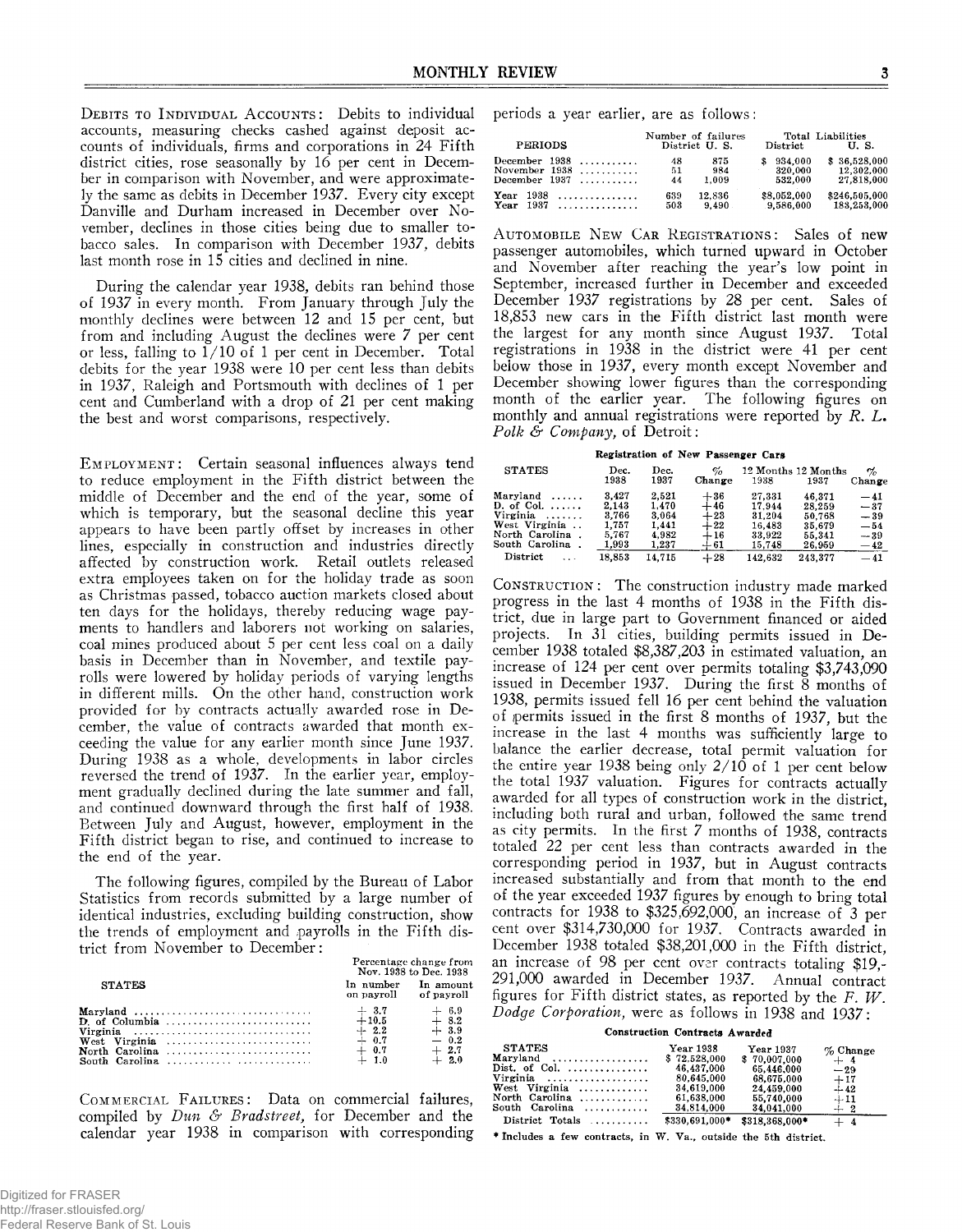**VALUATION OF BUILDING PERMITS ISSUED:** 

| <b>CITIES</b>              |              |              |
|----------------------------|--------------|--------------|
| <b>Maryland</b>            | 1938         | 1937         |
| Baltimore                  | \$16,291,320 | \$18,194,512 |
| $Cumberland$               | 333,714      | 508.040      |
| Frederick                  | 349,637      | 358,111      |
| Hagerstown<br>. <i>.</i> . | 432.701      | 475.475      |
| Salisbury                  | 478.541      | 531.298      |
| Virginia                   |              |              |
|                            |              | 757,967      |
| Danville                   | 638.144      |              |
|                            | 1.037.782    | 1,101,032    |
| Norfolk                    | 4.581.111    | 2,569,875    |
| Petersburg<br>.            | 308.108      | 125,833      |
| Portsmouth                 | 543.189      | 399.282      |
|                            | 4,524,045    | 4,175,888    |
| Roanoke                    | 1.104.865    | 2.208.743    |
| West Virginia              |              |              |
| Bluefield                  | 466,725      | 588.150      |
| $Charleston$               | 2,956,660    | 2.523,198    |
| $Clarksburg$               | 381,975      | 538.617      |
|                            | 1.362.664    | 1.280,706    |
| $H$ untington              |              |              |
| North Carolina             |              |              |
| Asheville                  | 769,748      | 744,360      |
|                            | 2,807,592    | 3,513,708    |
| Durham                     | 2.954.914    | 2.296,741    |
| Greensboro                 | 1,866,048    | 2,121,214    |
| High Point                 | 1,074,828    | 745.922      |
| Raleigh                    | 3,848,382    | 1,678.830    |
| Rocky Mount                | 789,203      | 450,126      |
|                            | 495,470      | 206,310      |
| Salisbury                  | 2.394.364    | 2.117.205    |
| Winston-Salem              |              |              |
| South Carolina             |              |              |
|                            | 2.148,495    | 1,152,203    |
| Columbia                   | 1.714.236    | 1,570,603    |
| Greenville                 | 1.019.953    | 1,196,649    |
| Rock Hill                  | 1,051,101    | 381.990      |
| Spartanburg<br>.           | 705.965      | 527,483      |
| Dist. of Col.              |              |              |
|                            |              |              |
|                            | 29,177,948   | 33,752,365   |
| District Totals            | \$88,609,428 | \$88,792,436 |

**Note: Permit valuation figures for Washington do not include Fed'eral Government buildings.**

**COAL MINING:** Bituminous coal mined in the United States totaled 36,230,000 net tons in December 1938, a slight increase over 36,110,000 tons mined in the shorter month of November but 2.4 per cent less than  $37,122,000$ tons mined in December 1937. Production in the calendar year 1938 of 342,407,000 net tons showed a decline **o f** 22.6 **per cent fro m** 442,455,000 **tons m ined in** 1937, **and w as** 36 **per cent below** 534,989,000 **tons dug in** 1929. Hampton Roads ports shipped approximately 17,007,212 **tons in** 1938, **com pared w ith** 21,071,857 **tons shipped in** 1937. The report of the Bituminous Coal Commission **for January** 7, 1939, **listed production figures by states** for November 1938 and 1937 as follows:

**Soft Coal Production in Tons STATES Nov. 1938 Nov. 1937** *%* **Change West Virginia ....................... 9,424,000 9,085,000 -|- 3.7**

| West Virginia | <b>3.444,000</b> | <b>U.UOU.UUU</b> | $ \cdots$ |
|---------------|------------------|------------------|-----------|
| Virginia      | 1.210.000        | 1.125.000        | $+7.6$    |
| Maryland      | 123.000          | 140.000          | $-12.1$   |
| 5th District  | 10.757,000       | 10.350.000       | $+3.9$    |
| United States | 36,110,000       | 36.428.000       | $ .9$     |

**RAYON:** *Rayon Organon* for January says, "Preliminary reports indicate December shipments of rayon yarn to have been somewhat in excess of the November total, while year-end stocks of yarn probably will show little change from the November 30 level. During the early months of 1938, the rayon market was characterized by a period of sub-normal activity, which was followed by a record high rate of deliveries from July to September and a resumption of a more normal performance in the closing months of the year. About mid-year, an improvement in general business psychology, the fear of an increase in rayon yarn prices, and the normal seasonal increase in varn demand resulted in a period of feverish yarn buying.

Subsequently fabricators' yarn and cloth inventories were replenished and the demand for rayon yarn became stabilized at a more normal level." Early estimates indicate that yarn shipments during 1938 slightly exceeded those for 1937, but yarn production for 1938 is estimated at about 20 per cent below the record high of 1937. The difference between shipments and production reduced excessive stocks held by rayon yarn producers at the end of 1937.

COTTON TEXTILES: Textile mills in the Fifth district closed about a week in December for the holidays, and therefore total output was less than in November but was higher on a daily basis for the number of days mills actually operated. Trade indexes indicate that in early January mill activity increased considerably more than seasonally. However, output of cloth and yarn continued to exceed sales and unfinished cloth prices sagged a little. Stocks of cotton goods in channels of distribution are reported as comparatively small, even sufficiently so to retard retail sales in some instances. On January 1 the index of retail prices of "cotton wash goods" was about 5 per cent lower than a year ago, and that for cotton bed sheets was down nearly 10 per cent. Consumption of cotton by states in the Fifth district in December 1938, November 1938, and December 1937, in bales, is shown below:

| <b>MONTHS</b>     | No. Carolina So. Carolina |           | Virginia | District  |
|-------------------|---------------------------|-----------|----------|-----------|
| December $1938$   | 145,327                   | 112.245   | 9.078    | 266.650   |
| November $1938$   | 156.212                   | 118,756   | 12.617   | 287.585   |
| December $1937$   | 104.593                   | 93.865    | 10.237   | 208.695   |
| 12 Months, $1938$ | 1.542.706                 | 1.196.000 | 137.224  | 2.875.930 |
| 12 Months, $1937$ | 1.865.104                 | 1,473,417 | 174.546  | 3,513.067 |

A report on spindle activity in November, released by the Bureau of the Census on December 21, shows South Carolina in second place with an average of 353 hours of operation per spindle in place, with Virginia and North Carolina averaging 299 hours, all above the National average of 291 hours. South Carolina led in total spindle hours of operation in November with 2,012,827,518 hours, while North Carolina was second with 1,789,500,189 hours, the two states accounting for 50.2 per cent of the United States total of 7,575,193,064 hours of operation.

COTTON: Spot cotton prices advanced about \$1.50 per bale between the first week in December and the end of that month, but lost part of the gain in the first half of January. The average price for middling grade upland cotton was 8.30 cents per pound on 10 Southern markets on December 9, rose to 8.60 cents on December 30, and then declined to 8.49 cents on January 13, the latest date for which official figures are available. The strength of the market in December was a reflection of the endorsement of quotas by cotton growers and downward revisions of estimates of both domestic and foreign cotton production which lowered the world supply by 400,000 bales. The indicated world supply, however, at 50,462,000 bales is still the largest in history. The Commodity Credit Corporation reports that through January 12 a total of 3,914,000 bales from the 1938 crop was pledged on Government loans, and that Government loan stocks are now about 10,900,000 bales. Exports of American cotton in the five months of the 1938-1939 cotton year between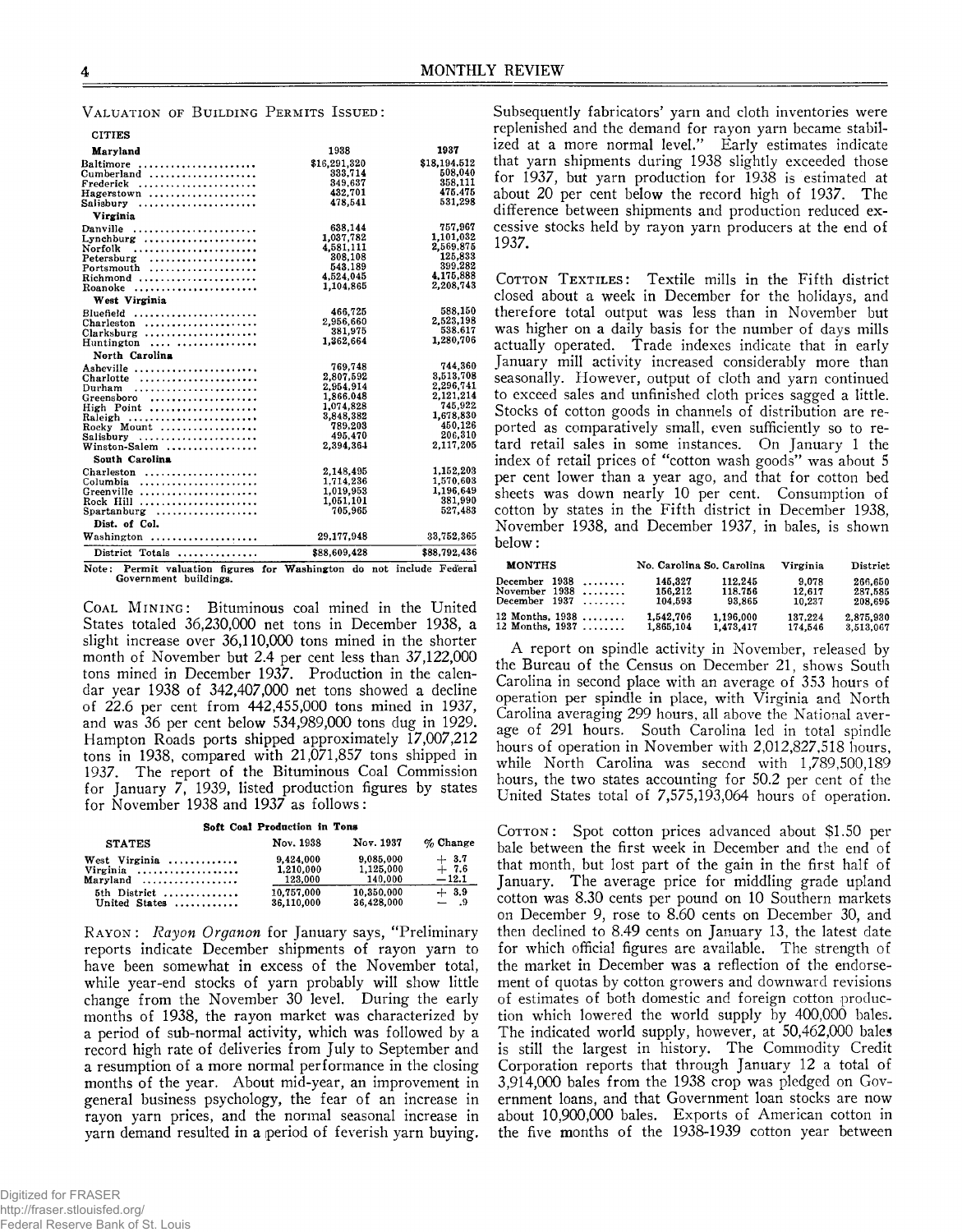August 1 and December 31 were 40 per cent below exports in the corresponding five months ended December 31, 1937, all important countries except Japan taking less in the later year. Exports to Great Britain declined from 988,236 bales in the 1937 period to 242,291 bales in the 1938 five months.

| Cotton Consumed and On Hand                            |              |                                     |                             |                     |
|--------------------------------------------------------|--------------|-------------------------------------|-----------------------------|---------------------|
|                                                        | (Bales)      |                                     |                             |                     |
|                                                        | Dec.<br>1938 | 1937                                | Dec. Aug. 1 to Dec. 31      | This Year Last Year |
| Fifth District States:                                 |              |                                     |                             |                     |
| $Cottom$ consumed $\ldots \ldots \ldots$               | 266,650      |                                     | 208.695 1.348.619 1.295.290 |                     |
| Cotton growing states:                                 |              |                                     |                             |                     |
| $\text{Cottom}$ consumed<br>Cotton on hand Dec. 31 in  |              | 479.708 372.817 2.372.169 2.254.840 |                             |                     |
| Consuming establishments $1,478,332$ $1,448,729$       |              |                                     |                             |                     |
| Storage & compresses $15,272,281$ $11,815,239$ $\dots$ |              |                                     |                             |                     |
| United States:                                         |              |                                     |                             |                     |
| $\text{Cottom}$ consumed<br>Cotton on hand Dec. 31 in  |              | 565.307 432.328 2.799.817 2.644.414 |                             |                     |
| Consuming establishments  1,697,089 1.714.596          |              |                                     |                             |                     |
| Storage & compresses , 15,331,332 11,891,409           |              |                                     |                             |                     |
| Exports of cotton  361.026 751.001                     |              |                                     | 1.895.754                   | 3.184.766           |
| Spindles active, U.S. , 22,444,784 22,337,254          |              |                                     |                             |                     |

TOBACCO MARKETING: Sales in auction tobacco markets in December were curtailed by a holiday of about ten days around Christmas, and in addition most of the crop was marketed prior to that month. The grades of tobacco sold last month were poorer than in earlier months and average prices declined. Sales in Fifth district states last month and for the season to December 31, with average prices paid to growers, are as follows:

|                                                                                                                | Producers' Tobacco Sales, Lbs.                 | Price per Cwt.                                  |                                  |                                |
|----------------------------------------------------------------------------------------------------------------|------------------------------------------------|-------------------------------------------------|----------------------------------|--------------------------------|
| <b>STATES</b>                                                                                                  | Dec. 1938                                      | Dec. 1937                                       | 1938                             | 1937                           |
| North Carolina                                                                                                 | 13,205,627                                     | 24,211,028                                      | \$16.82                          | \$18.01                        |
| N. C. Season to $12/31$                                                                                        | 498,088.447                                    | 554,917,793                                     | 22.98                            | 24.81                          |
| Virginia<br>(Flue-cured)<br>$\cdots$<br>$(Fire-cured) \ldots$<br>$(Burley) \dots \dots$<br>$(Sun-cured) \dots$ | 6.847.356<br>4,326,893<br>4.516.608<br>575,914 | 11.690.546<br>3,684,778<br>4.406.238<br>351.663 | 15.90<br>10.13<br>17.25<br>10.92 | 16.89<br>9.89<br>23.64<br>8.89 |
| $Total$<br>Virginia,                                                                                           | 16,266,771                                     | 20,133,225                                      | 14.56                            | 16.95                          |
| Va. Season to $12/31$                                                                                          | 95.908.044                                     | 88.508.034                                      | 21.28                            | 23.00                          |
| South Carolina. Season<br>$\sim$                                                                               | 86.670.522                                     | 101.352.469                                     | 22.23                            | 20.83                          |

TOBACCO MANUFACTURING: The Bureau of Internal Revenue reports tobacco products manufactured in December 1938 and 1937 as follows:

|                                               | Dec. 1938      | Dec. 1937      | $\%$ Change |
|-----------------------------------------------|----------------|----------------|-------------|
| Smoking & Chewing<br>Tobacco, pounds $\ldots$ | 23.728.246     | 21,300,061     | $+11$       |
| Cigarettes, Number $\dots\dots$               | 12.655.993.013 | 12,610,618.153 | 0           |
| Cigars. Number $\dots\dots\dots$              | 333,981,623    | 336.161.499    | $-1$        |
| $Snuff.$ Pounds                               | 3.398.232      | 3.399.738      | 0           |

Total production of tobacco products in 1938 and 1937 was as follows:

|                                       | 1938            | 1937            | $\%$ Change |
|---------------------------------------|-----------------|-----------------|-------------|
| Smoking & Chewing<br>Tobacco, Pounds  | 305,929.000     | 300.925.000     | $+2$        |
| $Cigarettes$ , Number                 | 163.658.509.000 | 162,625,514.000 | $+1$        |
| Cigars. Number $\dots\dots\dots\dots$ | 5,138,748,000   | 5.317.436.000   | $-3$        |
| $Snuff$ , Pounds                      | 37,333,000      | 36.934.000      | $+1$        |

**RETAIL TRADE IN DEPARTMENT STORES:** 

|                                                                                                                                          |                                                   | Net Sales Net Sales Stocks<br>Dec. 1938 Jan. 1 to date Dec. 31, 1938 collections<br>comp. with comp. with comp. with to accounts<br>December same period Dec. 31 Nov. 30 outstanding<br>1937 hast year 1937 |                            |                               | Ratio Dec.<br>1938 December 1        |
|------------------------------------------------------------------------------------------------------------------------------------------|---------------------------------------------------|-------------------------------------------------------------------------------------------------------------------------------------------------------------------------------------------------------------|----------------------------|-------------------------------|--------------------------------------|
| $Richmond(3)$ .<br>Baltimore (8).<br>Washington (6).<br>Other Cities $(13)$<br>District (30).                                            | $+3.4$<br>$-2.1$<br>$+ 3.4$<br>$+ 3.8$<br>$+ 1.5$ | $-$ .3<br>$-5.8$<br>$=$ $\begin{matrix} .9 & + & .7 & -23.2 \\ -7.3 & - & 6.3 & -25.9 \end{matrix}$<br>$-3.2$                                                                                               | $-3.3$<br>$-2.7$<br>$-1.6$ | $-25.9$<br>$-20.7$<br>$-22.9$ | 35.6<br>33.5<br>28.8<br>30.3<br>31.2 |
| Same stores by<br>States, with 20<br>stores added:<br>Virginia $(11)$ .<br>West $Va. (9) \ldots$<br>No. Carolina (7)<br>So. Carolina (8) | $+$ 3.2<br>+ 2.5<br>$+3.4$<br>+ 1.8               | $-1.1$<br>$-11.3$<br>$-5.5$<br>$-6.9$                                                                                                                                                                       |                            |                               |                                      |

**RETAIL FURNITURE SALES:** A preliminary survey of retail furniture sales in the Fifth reserve district shows sales by 17 stores in December 1938 to have been 12.7 per cent greater than sales in December 1937, but annual sales during 1938 in the same stores were 7.5 per cent less than total sales in 1937. Eleven stores sold more and six sold less in December 1938 than in December 1937. Total sales by the seventeen stores run between \$3,500,000 and \$4,000,000 annually.

## WHOLESALE TRADE, 168 FIRMS:

| LINES                                                                                                                                                                                                                                                                                  | Net Sales<br>December 1938<br>Dec.<br>1937                                           | 1938                                                                                     | Stocks<br>comp. with comp. with<br>1937                                                        | 1938                                                                                  | Ratio Dec.<br>Dec. 31, 1938 collections<br>to accounts<br>Nov. Dec. 31 Nov. 30 outstanding<br>Dec. 1 |
|----------------------------------------------------------------------------------------------------------------------------------------------------------------------------------------------------------------------------------------------------------------------------------------|--------------------------------------------------------------------------------------|------------------------------------------------------------------------------------------|------------------------------------------------------------------------------------------------|---------------------------------------------------------------------------------------|------------------------------------------------------------------------------------------------------|
| Shoes $(3)$<br>Drugs $(10)$<br>Dry Goods $(6)$<br>Electrical Goods (11).<br>Groceries $(59)$<br>Hardware $(20)$<br>Industrial Supplies (11)<br>Plumb'g $\&$ Heating $(5)$<br>Paper & Products $(9)$ .<br>Tobacco & Products (9)<br>Miscellaneous (25)<br>$\cdots$<br>All Firms $(168)$ | $+62$<br>$+2$<br>$+22$<br>- 7<br>$rac{1}{2}$<br>$+4$<br>$+10$<br>- 6<br>$\mathbf{3}$ | $-33$<br>$+11$<br>$-29$<br>$-15$<br>$-4$<br>$-11$<br>$-14$<br>$-14$<br>$+9$<br>$-5$<br>0 | . .<br>$-11$<br>$-26$<br>$-8$<br>$-15$<br>0<br>$-24$<br>$-3$<br>$-8$<br>$+2$<br>$-14$<br>$-12$ | $+7$<br>$-16$<br>$-2$<br>$-8$<br>$+2$<br>$-1$<br>$-5$<br>$+16$<br>$-14$<br>$+10$<br>0 | 58<br>108<br>47<br>75<br>92<br>52<br>66<br>54<br>58<br>91<br>68<br>68                                |

**Note: Wholesale figures are supplied by the Department of Commerce.**

## AGRICULTURAL STATISTICS

There is included elsewhere in the *Review* a table showing production figures for leading Fifth district crops, arranged by states, in which 1938 yields are compared with those for 1937 and the average for ten years 1927- 1936. Farm value figures as estimated by the Department of Agriculture are also included, but it should be noted that they do not represent receipts by farmers for their crops, since they include the value of all products consumed on the farms as well as those sold.

The table shows that yields of all crops except sweet potatoes and oats were smaller in 1938 than in 1937, but all except cotton, Irish potatoes and commercial apples exceeded average yields in the ten year base period. Prices in 1938 were in most instances somewhat lower than in 1937, and the farm value of every crop was less in the later year, the aggregate decline for the 10 leading crops totaling 17 per cent.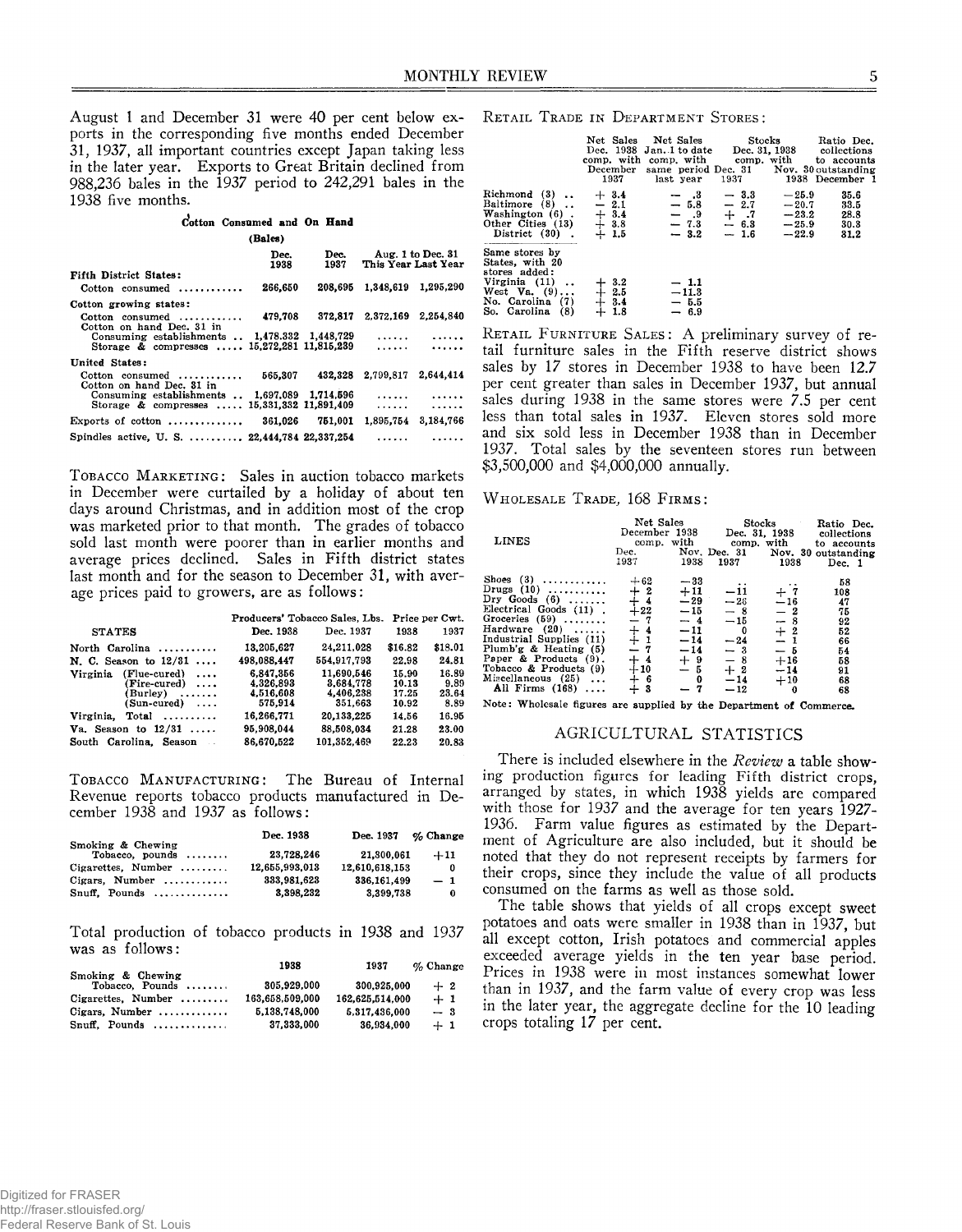| <b>CROPS</b>                                                                                                                                                                                                                                                                                                                                                                                                                                                                             | Yrs. | Maryland     | Virginia    | W. Virginia                                                                                                 | N. Carolina | S. Carolina | District    | Farm Value                                         |
|------------------------------------------------------------------------------------------------------------------------------------------------------------------------------------------------------------------------------------------------------------------------------------------------------------------------------------------------------------------------------------------------------------------------------------------------------------------------------------------|------|--------------|-------------|-------------------------------------------------------------------------------------------------------------|-------------|-------------|-------------|----------------------------------------------------|
| Corn (bus.)                                                                                                                                                                                                                                                                                                                                                                                                                                                                              | 1938 | 18,537,000   | 34,775,000  | 12,640,000                                                                                                  | 46,398,000  | 26,767,000  | 139,117,000 | \$85,294,000                                       |
|                                                                                                                                                                                                                                                                                                                                                                                                                                                                                          | 1937 | 18,576,000   | 37,740,000  | 14,245,000                                                                                                  | 45,357,000  | 24,945,000  | 140,863,000 | 94,735,000                                         |
|                                                                                                                                                                                                                                                                                                                                                                                                                                                                                          |      |              |             |                                                                                                             |             |             |             |                                                    |
| Av. 1927-1936                                                                                                                                                                                                                                                                                                                                                                                                                                                                            |      | 15,477,000   | 32,199,000  | 12,104,000                                                                                                  | 40,787,000  | 21,161,000  | 121,728,000 | .                                                  |
| $Cotton$ (bales)                                                                                                                                                                                                                                                                                                                                                                                                                                                                         | 1938 | .            | 15,000      | .                                                                                                           | 400.000     | 650.000     | 1,065,000   | \$46,970,000                                       |
|                                                                                                                                                                                                                                                                                                                                                                                                                                                                                          | 1937 | . <b>.</b> . | 43,000      | .                                                                                                           | 780,000     | 1,023,000   | 1,846,000   | 79,055,000                                         |
| Av. 1927-1936                                                                                                                                                                                                                                                                                                                                                                                                                                                                            |      | . <b>.</b> . | 40,000      | .                                                                                                           | 710,000     | 798,000     | 1,548,000   | $\sim$ 3 $\sim$ 4 $\sim$ 4 $\sim$                  |
| (lbs.)<br>Tobacco<br>.                                                                                                                                                                                                                                                                                                                                                                                                                                                                   | 1938 | 29,250,000   | 105,459,000 | 3,190,000                                                                                                   | 519,230,000 | 98,430,000  | 755,559,000 | \$167,794,000                                      |
|                                                                                                                                                                                                                                                                                                                                                                                                                                                                                          | 1937 | 23,450,000   | 109,769,000 | 3.552,000                                                                                                   | 595,530,000 | 108.080.000 | 840,381,000 | 191,138,000                                        |
| Av. 1927-1936                                                                                                                                                                                                                                                                                                                                                                                                                                                                            |      | 25,560,000   | 99.838.000  | 3,304,000                                                                                                   | 481,939,000 | 76,724,000  | 687,365,000 | $\sim$ and $\sim$ and $\sim$                       |
| Irish Potatoes (bus.)<br>$\mathcal{L}^{\mathcal{A}}\left( \mathcal{A}^{\mathcal{A}}\right) \mathcal{A}^{\mathcal{A}}\left( \mathcal{A}^{\mathcal{A}}\right) \mathcal{A}^{\mathcal{A}}\left( \mathcal{A}^{\mathcal{A}}\right) \mathcal{A}^{\mathcal{A}}\left( \mathcal{A}^{\mathcal{A}}\right) \mathcal{A}^{\mathcal{A}}\left( \mathcal{A}^{\mathcal{A}}\right) \mathcal{A}^{\mathcal{A}}\left( \mathcal{A}^{\mathcal{A}}\right) \mathcal{A}^{\mathcal{A}}\left( \mathcal{A}^{\mathcal{A$ | 1938 | 2,990,000    | 10,349,000  | 2,720,000                                                                                                   | 8,690,000   | 2,784,000   | 27,533,000  | \$17,776,000                                       |
|                                                                                                                                                                                                                                                                                                                                                                                                                                                                                          | 1937 | 3,480,000    | 10,920,000  | 3,264,000                                                                                                   | 9,588,000   | 3,120,000   | 30,372,000  | 19,315,000                                         |
| Av. 1927-1936                                                                                                                                                                                                                                                                                                                                                                                                                                                                            |      | 3,348,000    | 12,998,000  | 3,150,000                                                                                                   | 7,729,000   | 2,419,000   | 29,644,000  | <b>Salara</b>                                      |
|                                                                                                                                                                                                                                                                                                                                                                                                                                                                                          |      |              |             |                                                                                                             |             |             |             |                                                    |
| Sweet Potatoes (bus.)                                                                                                                                                                                                                                                                                                                                                                                                                                                                    | 1938 | 1,040,000    | 3,570,000   | $\begin{array}{cccccccccc} \bullet & \bullet & \bullet & \bullet & \bullet & \bullet & \bullet \end{array}$ | 8,748,000   | 6,468,000   | 19,826,000  | \$12,812,000                                       |
|                                                                                                                                                                                                                                                                                                                                                                                                                                                                                          | 1937 | 1,000,000    | 5,070,000   | .                                                                                                           | 7,680,000   | 5,130,000   | 18,880,000  | 13,161,000                                         |
| Av. 1927-1936                                                                                                                                                                                                                                                                                                                                                                                                                                                                            |      | 1,205,000    | 4,282,000   | $\alpha$ , $\alpha$ , $\alpha$ , $\alpha$                                                                   | 7,915,000   | 4,898,000   | 18,300,000  | .                                                  |
| Oats (bus.)<br>.                                                                                                                                                                                                                                                                                                                                                                                                                                                                         | 1938 | 1,312,000    | 1,978,000   | 1,806,000                                                                                                   | 5,566,000   | 10,648,000  | 21,310,000  | \$8,711,000                                        |
|                                                                                                                                                                                                                                                                                                                                                                                                                                                                                          | 1937 | 1,083,000    | 1,680,000   | 1,700,000                                                                                                   | 4,830,000   | 10,076,000  | 19,369,000  | 10,750,000                                         |
| Av. 1927-1936                                                                                                                                                                                                                                                                                                                                                                                                                                                                            |      | 1,407,000    | 2,389,000   | 2,366,000                                                                                                   | 3,682,000   | 8,316,000   | 18,160,000  | .                                                  |
| Wheat (bus.)<br>. <b>.</b> .                                                                                                                                                                                                                                                                                                                                                                                                                                                             | 1938 | 9,420,000    | 8,526,000   | 2,340,000                                                                                                   | 5,440,000   | 1,771,000   | 27,497,000  | \$19,520,000                                       |
|                                                                                                                                                                                                                                                                                                                                                                                                                                                                                          | 1937 | 9,044,000    | 9,720,000   | 2,736,000                                                                                                   | 5,817,000   | 1,516,000   | 28,733,000  | 30,806,000                                         |
| Av. 1927-1936                                                                                                                                                                                                                                                                                                                                                                                                                                                                            |      | 8,372,000    | 8,598,000   | 1,855,000                                                                                                   | 4.275,000   | 974,000     | 24,074,000  | .                                                  |
| Hay (tons)                                                                                                                                                                                                                                                                                                                                                                                                                                                                               | 1938 | 543,000      | 1,138,000   | 802,000                                                                                                     | 863,000     | 431,000     | 3,777,000   | \$44,592,000                                       |
| .                                                                                                                                                                                                                                                                                                                                                                                                                                                                                        | 1937 | 518,000      | 1,206,000   | 741,000                                                                                                     | 824,000     | 501,000     | 3,790,000   | 48,456,000                                         |
| Av. 1927-1936                                                                                                                                                                                                                                                                                                                                                                                                                                                                            |      | 468,000      | 907,000     | 661,000                                                                                                     | 630,000     | 309,000     | 2,975,000   |                                                    |
|                                                                                                                                                                                                                                                                                                                                                                                                                                                                                          |      |              |             |                                                                                                             |             |             |             | .                                                  |
| (lbs.)<br>Peanuts<br>.                                                                                                                                                                                                                                                                                                                                                                                                                                                                   | 1938 | .            | 146,010,000 | .                                                                                                           | 249,075,000 | 9,100,000   | 404,185,000 | \$14,523,000                                       |
|                                                                                                                                                                                                                                                                                                                                                                                                                                                                                          | 1937 | .            | 183,465,000 | <b>The America</b>                                                                                          | 297,500,000 | 8,030,000   | 488,995,000 | 16,233,000                                         |
| Av. 1927-1936                                                                                                                                                                                                                                                                                                                                                                                                                                                                            |      | .            | 145,288,000 | .                                                                                                           | 228,960,000 | 8,539,000   | 382,787,000 | .                                                  |
| Apples, Commercial (bus.)                                                                                                                                                                                                                                                                                                                                                                                                                                                                | 1938 | 1,350,000    | 6,800,000   | 3,150,000                                                                                                   | 480,000     | .           | 11,780,000  | \$8,270,000                                        |
|                                                                                                                                                                                                                                                                                                                                                                                                                                                                                          | 1937 | 1,750,000    | 10,391,000  | 5,500,000                                                                                                   | 875,000     | <b>.</b> .  | 18,516,000  | 10,656,000                                         |
| Av. 1927-1936                                                                                                                                                                                                                                                                                                                                                                                                                                                                            |      | 1,266,000    | 7,609,000   | 3,410,000                                                                                                   | 597,000     | .           | 12,882,000  | $\mathbf{v}$ , and $\mathbf{v}$ , and $\mathbf{v}$ |
|                                                                                                                                                                                                                                                                                                                                                                                                                                                                                          |      |              |             |                                                                                                             |             |             |             |                                                    |

(Compiled January 21, 1939)

## SUMMARY OF NATIONAL BUSINESS CONDITIONS

**(Compiled by the Board of Governors of the Federal Reserve System)**



**Index of physical volume of production, adjusted for seasonal variation, 1923-1925 average=100. By months, January 1934 to December 1938.**

Volume of industrial production declined seasonally in December and showed little change in the first three weeks of January, when an increase is usual. Wholesale commodity prices were steady. Employment and payrolls increased further in December, and retail sales showed more than the usual seasonal rise.

## **PRODUCTION**

In December volume of industrial production declined by about the usual seasonal amount and the Board's adjusted index was at 104 percent of the 1923-1925 average, about the level reached in November following an exceptionally rapid advance after the middle of the year. Changes in output in most lines in December were largely seasonal. In the steel industry, however, production showed a greater than seasonal decline, and averaged 54 percent of capacity in December as compared with 61 percent in November. Lumber production showed little change from November to December, although usually there is a decline, and at textile mills and shoe factories activity declined less than seasonally. At meat-packing establishments there was a reduction in output.